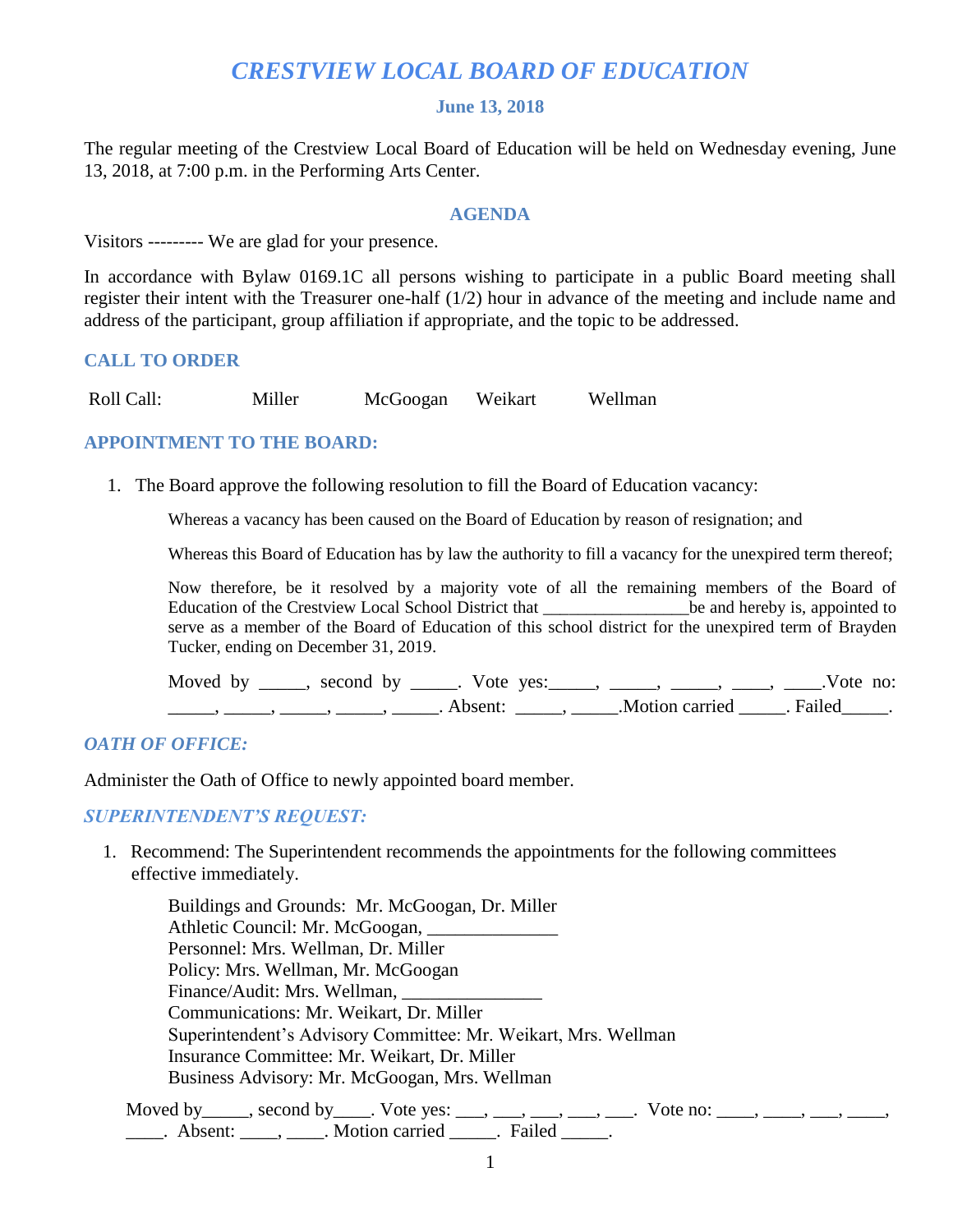# **PUBLIC PARTICIPATION**

## **STUDENT ACHIEVEMENT**

# **SPECIAL BOARD PRESENTATIONS**

# K-8 Guidance Staff

#### **CONSENT AGENDA:**

 *You have before you a copy of the items considered for tonight's consent agenda, would any Board Member wish to remove any item to be considered separately?*

#### *Treasurer's Requests:*

- 1. The Board approve the minutes of the regular board meeting held May 14, 2018 and the special board meeting held June 4, 2018.
- 2. The Board approve the appropriation modifications, and amended certificate for FY 2018.
- 3. The Board approve to dispose items for FY2018.
- 4. The Board approve advances and transfers for FY2018.
- 5. The Board accept the following grants and authorize the Superintendent and Treasurer to complete the budget requests and take the necessary action to implement the programs.

| Columbiana Community Foundation      | \$8,300.00  |
|--------------------------------------|-------------|
| Strategies-Student with Disabilities | 503.50      |
| Martha Holden Jennings               | 3,000.00    |
| Total                                | \$11,803.50 |

6. The Board approve Temporary Appropriations for FY 2019 as prepared and presented by the Treasurer as follows:

| General Fund                       | \$4,000,000.00 |
|------------------------------------|----------------|
| Permanent Improvement              | 400,000.00     |
| Lunchroom                          | 200,000.00     |
| 007 Special Trust Funds            | 4,000.00       |
| <b>Public School Support Funds</b> | 40,000.00      |
| Self Insurance Fund                | 500,000.00     |
| <b>Classroom Facilities</b>        | 2,886.00       |
| <b>Athletics</b>                   | 40,000.00      |
| M.S. Library Enrichment            | 2,000.00       |
| E.S. Library Enrichment            | 2,000.00       |
| $432 -$ EMIS Subsidy               | 2,500.00       |
| $572 -$ Title I                    | 70,000.00      |
| $590 -$ Title II A                 | 18,000.00      |
| <b>Total All Funds</b>             | \$5,281,386.00 |

#### *Superintendent's Requests:*

1. The Board approve to adopt the Administration Handbook as presented effective July 1, 2018.

2. The Board approve to adopt the Central Office Handbook as presented effective July 1, 2018.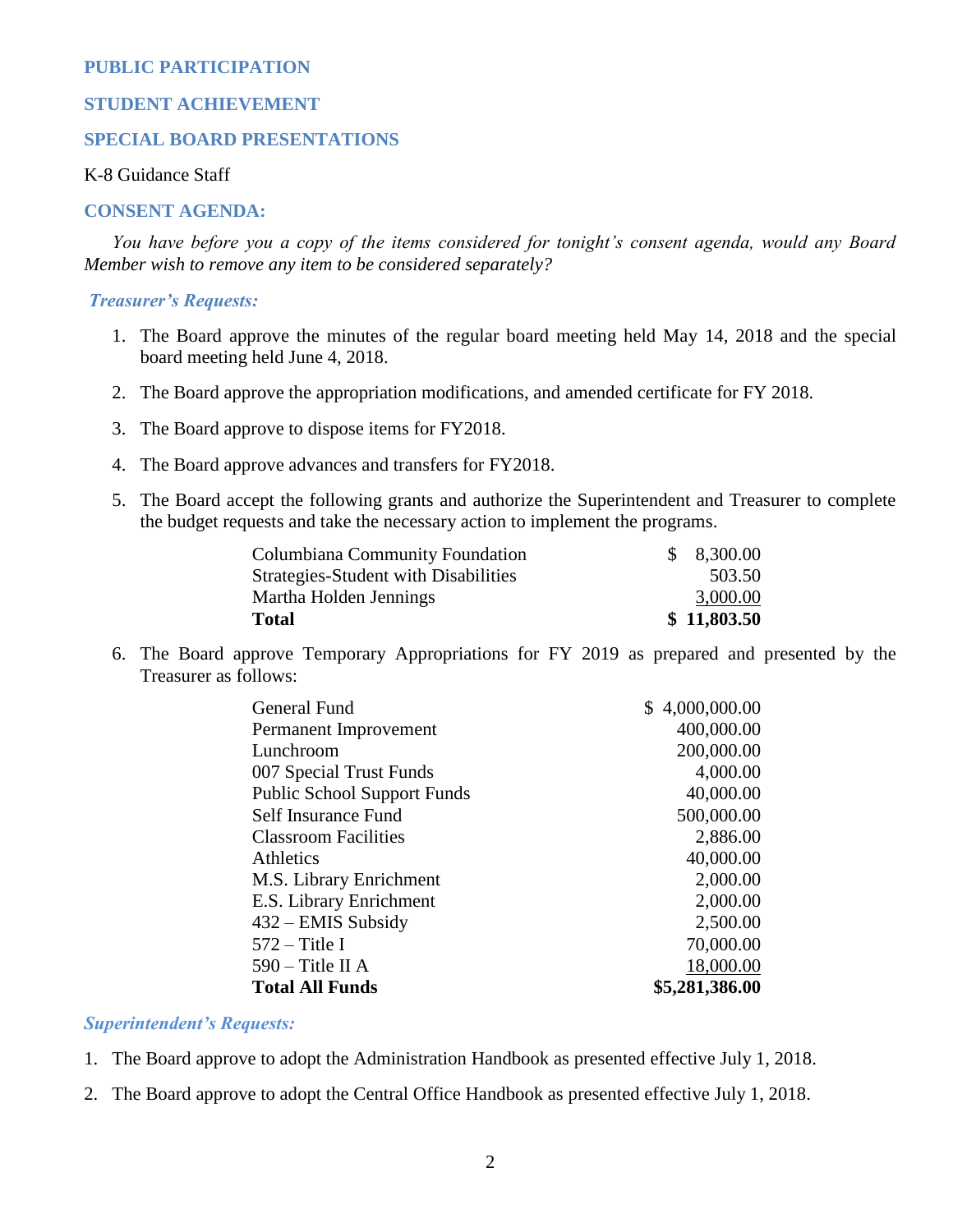- 3. The Board accept the resignation of Wayne Biser, Varsity Boys Head Golf Coach for the 2018-19 school year.
- 4. The Board approve placement of the following licensed personnel on a higher teacher pay scale effective beginning of the 2018-19 school year; official transcripts on file:

Gregory Woolman – Masters

5. The Board grant supplemental contracts to the following certificated personnel for the summer of 2018 as per salary schedule for the assignment designated; all required reports are on file:

> Gale Heffinger – CES Intervention Summer School Teacher (2018) Barbara Lipp – CES Intervention Summer School Teacher (2018)

6. The Board grant supplemental contracts to the following certificated personnel for the 2018-2019 as per salary schedule for the assignment designated; all required reports are on file:

> Eric Bable – CHS Musical Accompanist Derek Ciapala – CHS School Newspaper Andrew Crawford – CHS Costume Designer/Choreographer Andrew Crawford – CHS Musical Assistant Ann Hall – CHS Junior Class Advisor Jill Hall – CMS Library/Media Kara Headland – CHS Spirit Club Advisor Phylicia Joy – CHS Sophomore Class Advisor Phylicia Joy – CHS Math Club Advisor Randi Kubas – CHS Senior Class Advisor Ronald McCloskey – CHS Varsity Head Golf Coach Darren Miller – CHS On-line Learning Coordinator Cynthia Straney – CMS 7<sup>th</sup> Grade Girls Basketball Coach Kory Whitacre – CMS Boys Assistant Football Coach Dominic Perry – Safe Driving Program Co-Coordinator

7. The Board grant pupil activity contracts to the following nonteaching personnel for the 2018-19 school year as per salary schedule for the assignment designated pursuant to O.R.C. 3313.53; all required reports are on file:

> Cindy Schmidt – Safe Driving Program Co-Coordinator Michelle Crawford - Ticket Manager Michelle Crawford - Ticket Taker/Seller Jennifer Burbick-Rothwell - Ticket Taker/Seller Jill Kallas – Ticket Taker/Seller Brenda Stewart – Ticket Taker/Seller Amie Cope – CHS Varsity/JV Fall Sports Cheerleading Advisor Amie Cope – CHS Varsity/JV Winter Sports Cheerleading Advisor Gregory Eskra – CHS Varsity Head Softball Coach Tristan Reynolds – CMS  $8<sup>th</sup>$  Grade Boys Basketball Coach Anita Snyder – CHS Woodwind Instructor

8. The Board grant pupil activity contract to the following nonteaching personnel for the 2018-19 school year as per salary schedule for the assignments designated pursuant to O.R.C. 3313.53; pending receipt of all required reports:

> Taylor Hicks – CHS Color Guard Instructor Scott Mickey – CHS Freshman Football Coach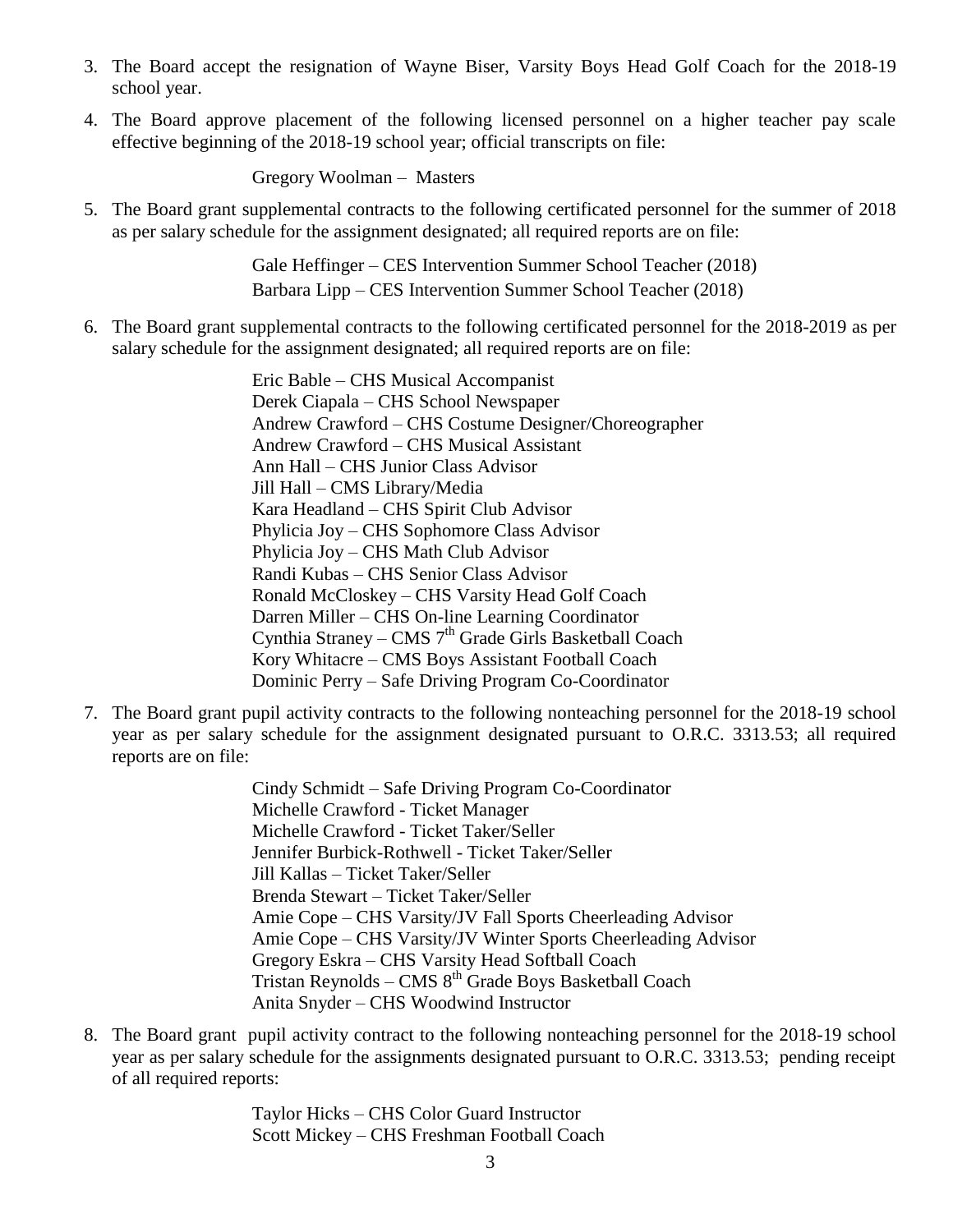9. The Board approve the following as non-paid volunteers for the 2018-19 school year; all required reports are on file:

> Wayne Biser - Volunteer CHS Golf Coach Alisha Moore – Volunteer CHS Marching Band

10. The Board grant permission to the following to transport students by private vehicle during the 2018-19 school year:

Wayne Biser - Golf Ronald McCloskey - Golf

- 11. The Board grant permission to ACCESS the authority to install, operate, maintain, repair and replace network equipment in each school building.
- 12. The Board approve a resolution to adopt the statement of agreement to participate in the School Lunch Program and to provide free and reduced-price meals effective for the 2018-19 school year.

# **END of CONSENT AGENDA**

Recommend the Board approve the consent agenda as presented:

| Moved by _____, second by _____ to approve consent agenda. Vote yes: ___, ___, ___, ___, ___. Vote |  |  |  |  |
|----------------------------------------------------------------------------------------------------|--|--|--|--|
| no: $\ldots$ , $\ldots$ , $\ldots$ , $\ldots$ , Absent: $\ldots$ , Motion carried Failed           |  |  |  |  |

*Treasurer's Requests/Recommendations not included in Consent Agenda:*

1. Recommend: The Board approve financial reports and investments as prepared and presented.

Moved by  $\_\_\_\_\$ , second by  $\_\_\_\$ . Vote yes:  $\_\_\_\_\_\_\_\_\_\_\_\_\_\_\_\_\_\_\_\_\_\_\_\_\_\_\_\_\_\_\_\_\_\_\_\_$ \_\_\_\_, \_\_\_, \_\_\_\_. Absent: \_\_\_\_, \_\_\_\_. Motion carried \_\_\_\_\_. Failed \_\_\_\_\_.

2. Recommend: The Board accept donations from:

| a.             | <b>Shane Patrone</b>                                         | \$<br>100.00 to CES Library Fund                                                |
|----------------|--------------------------------------------------------------|---------------------------------------------------------------------------------|
| $\mathbf{b}$ . | Mila Baringer                                                | \$<br>20.00 to CES Library Fund                                                 |
|                | c. Chris Corey                                               | \$<br>10.00 to CES Library Fund                                                 |
| d.             | Missy Vodenichan                                             | \$<br>30.00 to CES Library Fund                                                 |
|                | e. Victory Munz                                              | \$<br>50.00 to CES Library Fund                                                 |
| f.             | Becky Burkholder Stepuk                                      | \$<br>50.00 to CES Library Fund                                                 |
|                | g. Lori Cross Harrop                                         | \$<br>50.00 to CES Library Fund                                                 |
| h.             | Alice Henderson Bing                                         | \$<br>50.00 to CES Library Fund                                                 |
| 1.             | Lisa McLaughlin Pancake                                      | \$<br>50.00 to CES Library Fund                                                 |
| j.             | Anonymous                                                    | \$<br>100.00 to CES Library Fund                                                |
|                | k. Christy Morgan                                            | \$<br>150.00 to CES Library Fund                                                |
| 1.             | Rebecca & Brent Ziegler                                      | \$<br>50.00 to CES Library Fund                                                 |
|                | m. Sharmian Daub                                             | \$<br>50.00 to CES Library Fund                                                 |
|                | n. Turina & Daniel Henderson                                 | \$<br>30.00 to CES Library Fund                                                 |
| 0.             | Lisa Paskevitch                                              | \$<br>10.00 to CES Library Fund                                                 |
| $p_{\cdot}$    | Zion Lutheran                                                | \$100.00 to CMS Public School Support                                           |
|                | q. Telischak Company                                         | \$<br>100.00 to CHS Golf                                                        |
|                |                                                              | Moved by ____, second by ____. Vote yes: ____, ____, ____, ____, ____. Vote no: |
|                | <u>, , </u> Absent: ,  Motion carried <u></u> Failed <u></u> |                                                                                 |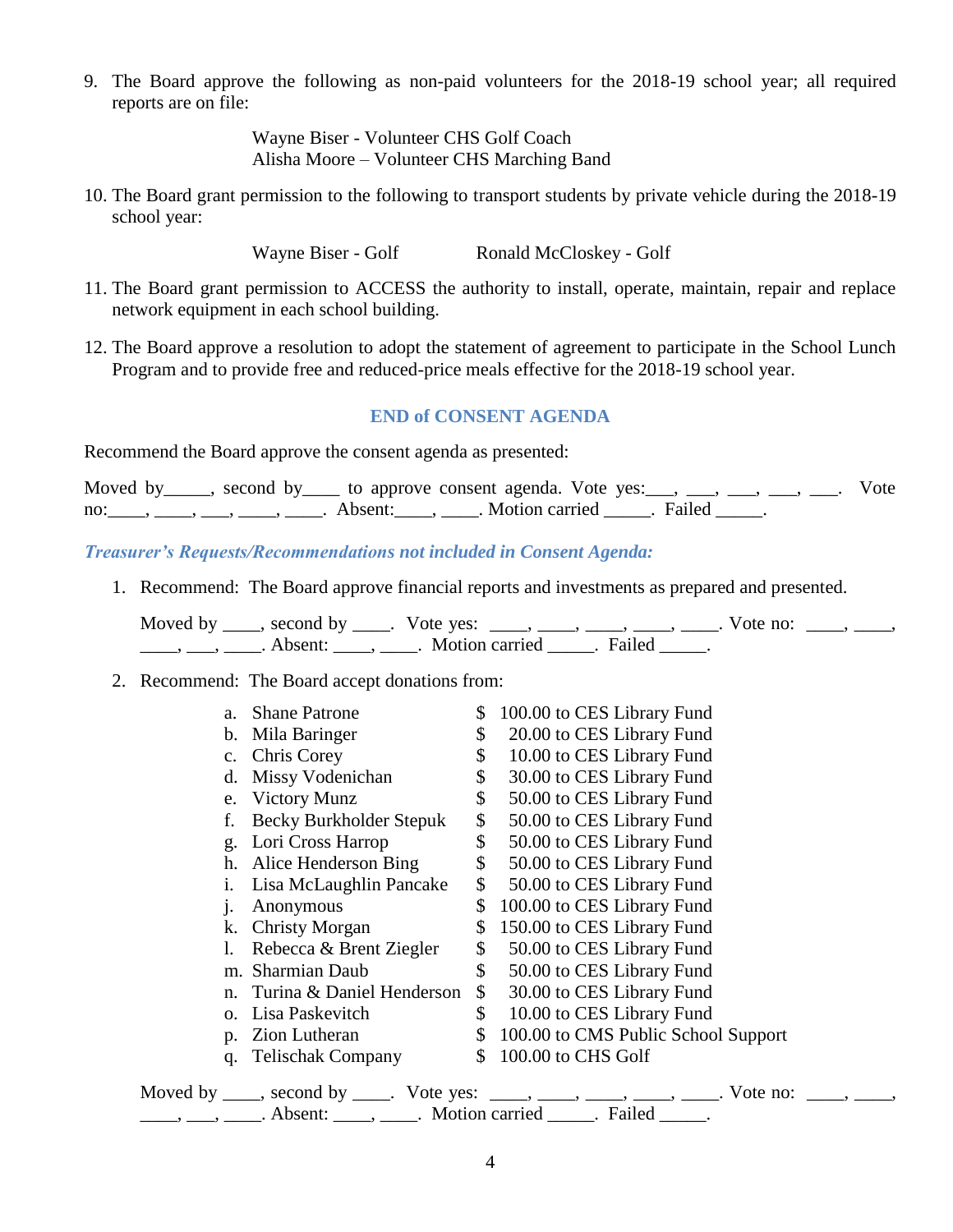3. Recommend: The Board approve to appoint \_\_\_\_\_\_\_\_\_\_\_\_ delegate, and alternate to OSBA Capital Conference in Columbus, Ohio, November, 2018.

Moved by  $\_\_\_\_\$ , second by  $\_\_\_\$ . Vote yes:  $\_\_\_\_\_\_\_\_\_\_\_\_\_\_\_\_\_\_\_\_\_\_\_\_\_\_\_\_\_\_\_\_\_\_\_\_$ \_\_\_\_, \_\_\_, \_\_\_\_. Absent: \_\_\_\_, \_\_\_\_. Motion carried \_\_\_\_\_. Failed \_\_\_\_\_.

4. Recommend: The Board approve the Triennial Dividend Program agreement with the Jefferson Health Plan effective July 1, 2018.

Moved by  $\_\_\_\_\$ , second by  $\_\_\_\$ . Vote yes:  $\_\_\_\_\_\_\_\_\_\_\_\_\_\_\_\_\_\_\_\_\_\_\_\_\_\_\_\_\_\_\_\_\_\_\_\_$ \_\_\_\_, \_\_\_, \_\_\_\_. Absent: \_\_\_\_, \_\_\_\_. Motion carried \_\_\_\_\_. Failed \_\_\_\_\_.

5. The Board approve a resolution to renew with Holloway Insurance for the property, fleet and liability insurance as recommended by Charlene A. Mercure, Treasurer, effective July 1, 2018 through July 1, 2019 in the total amount of \$43,598.00.

Moved by \_\_\_\_, second by \_\_\_\_. Vote yes: \_\_\_, \_\_\_\_, \_\_\_\_, \_\_\_\_, \_\_\_. Vote no: \_\_\_, \_\_\_, \_\_\_\_\_, \_\_\_\_\_\_, Absent: \_\_\_\_\_, \_\_\_\_\_. Motion carried \_\_\_\_\_. Failed \_\_\_\_\_.

6. Recommend: The Board approve the following resolution to approve participation in the OME-RESA Cooperative Purchasing Program:

# **DECLARING AN INTENT TO COOPERATE WITH OME-RESA ITC TO CONTINUE COOPERATIVE SERVICES FOR FY2019**

**WHEREAS,** OME-RESA ITC, being organized as a Council of Governments under Chapter 167 of the Ohio Revised Code, hereby offers services to educational and government entities of Ohio;

**WHEREAS,** these services are of a cooperative nature; and

**WHEREAS,** specific services are identified by a checkmark and are provided through a contract between OME-RESA and the school system identified below:

#### **OME-RESA Cooperative Purchasing Program – School district fees waived with return of signed resolution;**

The OME-RESA Cooperative Purchasing Encompasses AED, Bulbs and Ballasts, Carpet Tile, Classroom Supplies, Copy Paper, Custodial Supplies, Food, Library Discounts, Media Technology, Medical Supplies, Office Supplies, School Buses, Transportation Supplies, Utility Aggregation, Workers Compensation and more based on district needs. Membership in this service allows districts to utilize pricing from OCEPC and AEPA bids.

Moved by \_\_\_\_, second by \_\_\_\_. Vote yes: \_\_\_, \_\_\_\_, \_\_\_\_, \_\_\_\_, \_\_\_. Vote no: \_\_\_, \_\_\_, \_\_\_\_\_, \_\_\_\_\_\_, Absent: \_\_\_\_\_, \_\_\_\_\_. Motion carried \_\_\_\_\_. Failed \_\_\_\_\_.

# *Board Reports:*

| 1. | <b>Career Center Report</b>               | Mr. Tucker   |
|----|-------------------------------------------|--------------|
| 2. | <b>Student Achievement Liaison Report</b> | Mrs. Wellman |
| 3. | Legislative Report                        | Mr. Weikart  |
| 4. | <b>Student Board Member Report</b>        | Mr. Moore    |
|    | <b>Board Committee Reports:</b>           |              |
| 1. | Buildings & Grounds                       | Mr. McGoogan |
|    | 2. Athletic Council                       |              |
| 3. | Personnel                                 |              |
|    | 4. Finance Audit                          | Mrs. Wellman |
|    | 5. Policy                                 | Mrs. Wellman |
|    |                                           |              |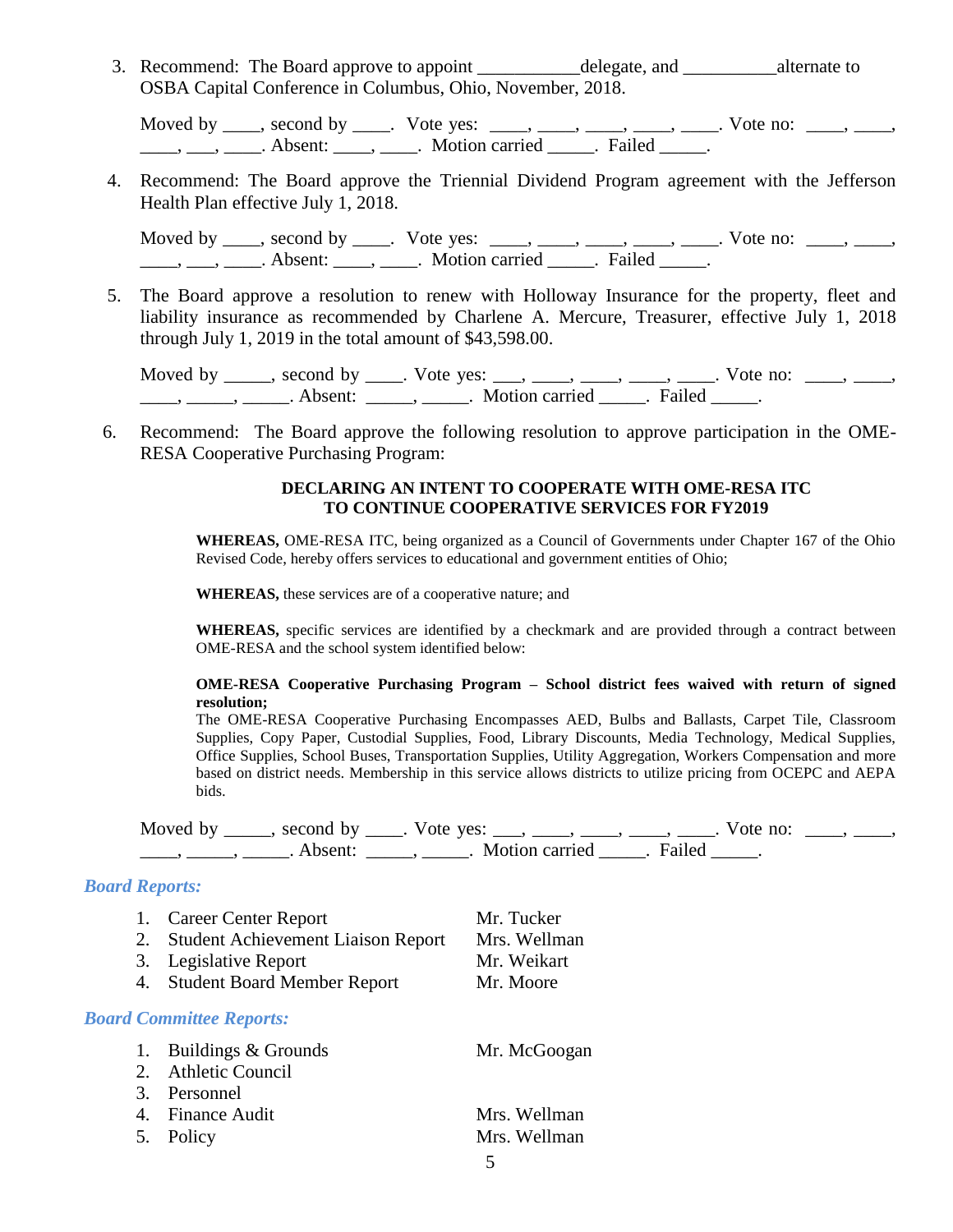| 6. | <b>Communications</b>          | Mr. Weikart           |
|----|--------------------------------|-----------------------|
| 7. | Insurance                      | Mr. Weikart           |
| 8. | <b>Business Advisory</b>       | Mr. McGoogan          |
|    | <b>Administrative Reports:</b> |                       |
| 1. | <b>Elementary School</b>       | Mrs. Dangerfield      |
|    | 2. Middle School               | Mrs. Lemaster         |
| 3. | High School                    | Mrs. Dickson          |
| 4. | <b>Special Education</b>       | Mr. Hill              |
| 5. | Athletic                       | Mr. Cusick/Mrs. Nappi |
|    | 6. Lunchroom                   | <b>Miss Wilmes</b>    |
| 7. | Technology                     | Mr. Miller            |
| 8. | Transportation                 | Mr. Burbick           |
| 9. | Maintenance                    | Mr. Radman            |
|    |                                |                       |

#### *Superintendent's Report:* Mr. Manley

#### **Superintendent's Requests/Recommendations not included in Consent Agenda:**

1. Recommend: The Board approve contract with Holabird & Root for the \$24,500 for pre-bond strategic planning and implementation strategy services.

| Moved by | second by | Vote yes: |                | Vote no: |  |
|----------|-----------|-----------|----------------|----------|--|
|          |           | Absent:   | Motion carried | . Failed |  |

2. Recommend: The Board approve the attached contract for services with the Columbiana County Educational Service Center for the 2018-2019 school year. It is understood that the total annual dollar amount for these services, less the Educational Service Center Credit, will be deducted from state foundation payments and paid to the County ESC on a semi-monthly basis throughout the fiscal year.

| Speech Language Pathologist | Gifted Supervision      | <b>Supervisory Deduct</b> |
|-----------------------------|-------------------------|---------------------------|
| <b>Opportunity School</b>   | Alternative School      | Preschool                 |
| Preschool Itinerant         | Physical Therapy        | Occupational Therapy      |
| School Age                  | Visual Itinerant        | Transportation            |
| Co-Teaching Elementary      | <b>Gifted Education</b> | Para Educators            |
| Technology                  |                         |                           |

Moved by \_\_\_\_\_, second by \_\_\_\_\_. Vote yes: \_\_\_\_, \_\_\_\_, \_\_\_\_, \_\_\_\_, \_\_\_\_. Vote no: \_\_\_\_\_, \_\_\_\_\_, \_\_\_\_\_, \_\_\_\_\_, \_\_\_\_\_. Absent: \_\_\_\_\_, \_\_\_\_\_. Motion carried \_\_\_\_\_. Failed \_\_\_\_\_.

3. Recommend: The Board approve the following certificated personnel be placed on the approved substitute list for the 2018-19 school year, be granted a limited teaching contract, substitute basis only, according to salary schedule; all required reports are on file:

> Tutoring/Home Instruction Crystal Weikart

Moved by  $\_\_\_\_$ , second by  $\_\_\_\_$ . Vote yes:  $\_\_\_\_\_\_\_\_\_\_\_\_\_\_\_\_\_\_\_\_$   $\_\_\_\_\_\_\_\_\_\_\_\_$ . Vote no:  $\_\_\_\_\_\$ \_\_\_\_\_\_\_, \_\_\_\_\_\_, \_\_\_\_\_\_\_. Absent: \_\_\_\_\_\_, \_\_\_\_\_\_. Motion carried \_\_\_\_\_\_. Failed \_\_\_\_\_.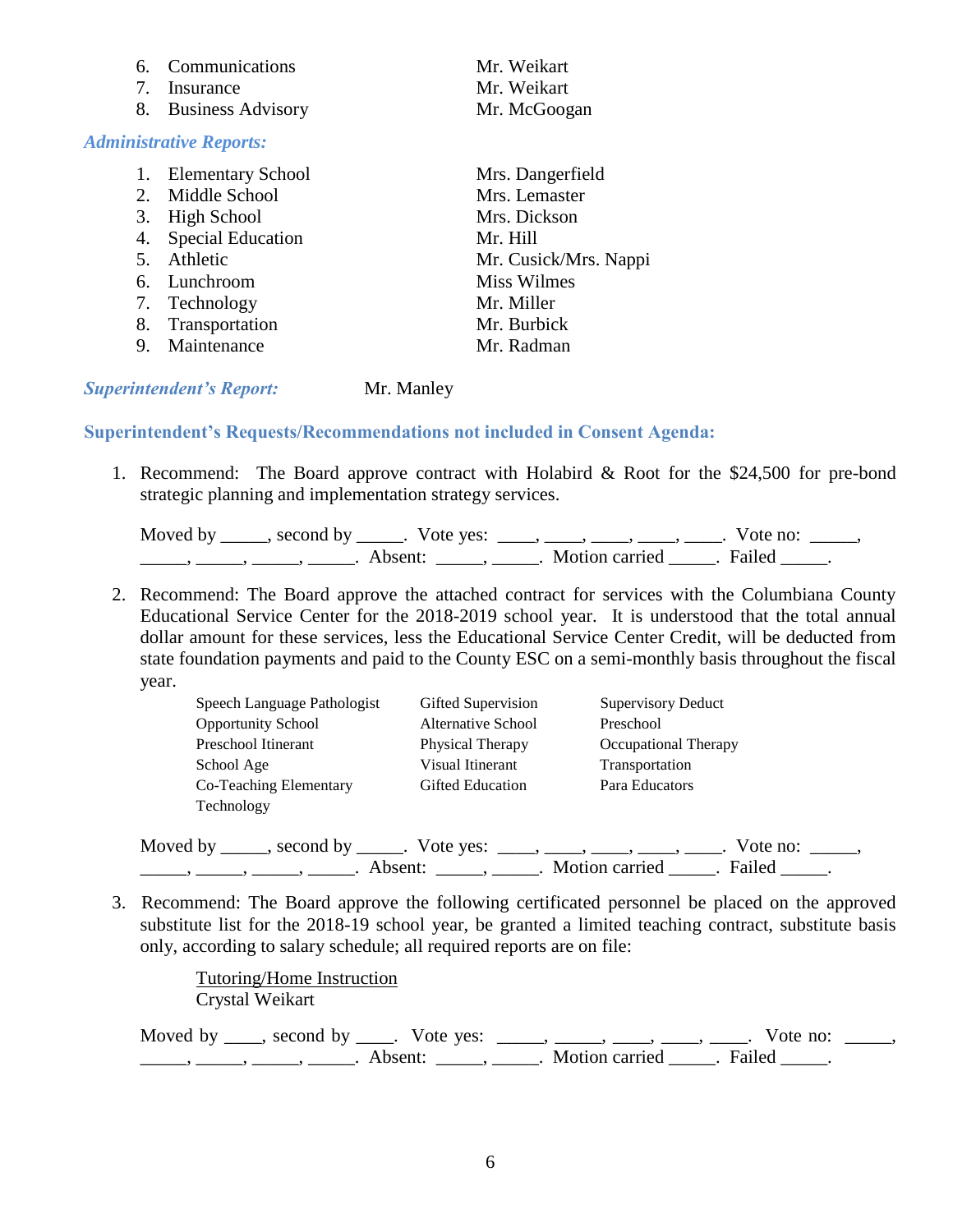4. Recommend: The Board appoint Jeremy Miller as student representative to the Board of Education for the term of August, 2018 through July, 2019.

Moved by \_\_\_\_, second by \_\_\_\_. Vote yes: \_\_\_\_\_, \_\_\_\_, \_\_\_\_, \_\_\_\_, \_\_\_\_. Vote no: \_\_\_\_\_, \_\_\_\_\_\_, \_\_\_\_\_, \_\_\_\_\_\_, Absent: \_\_\_\_\_, \_\_\_\_\_. Motion carried \_\_\_\_\_. Failed \_\_\_\_\_.

5. Recommend: The Board renew the contract to The Nutrition Group for Food Service program management services for the 2018-19 school year.

Moved by  $\_\_\_\_$ , second by  $\_\_\_\_$ . Vote yes:  $\_\_\_\_\_\_\_\_\_\_\_\_\_\_\_\_\_\_\_\_$ . Vote no:  $\_\_\_\_\_\_\_\_\_\_\_$  $\frac{1}{\sqrt{2\pi}}$ ,  $\frac{1}{\sqrt{2\pi}}$ ,  $\frac{1}{\sqrt{2\pi}}$ ,  $\frac{1}{\sqrt{2\pi}}$ ,  $\frac{1}{\sqrt{2\pi}}$ ,  $\frac{1}{\sqrt{2\pi}}$ ,  $\frac{1}{\sqrt{2\pi}}$ ,  $\frac{1}{\sqrt{2\pi}}$ ,  $\frac{1}{\sqrt{2\pi}}$ ,  $\frac{1}{\sqrt{2\pi}}$ ,  $\frac{1}{\sqrt{2\pi}}$ 

 6. Recommend: A resolution authorizing the President and Treasurer of the Board and Superintendent to prepare and file material in connection with an application for consents pursuant to Section 133.06(C) of the revised code.

**BE IT RESOLVED** by the Board of Education of Crestview Local School District, County of Columbiana, Ohio, that:

Section 1. Request for 4% Consents. This Board hereby requests the consents of the State Tax Commissioner and the State Superintendent of Public Instruction to the submission of a bond issue question pursuant to Section 133.06(C) of the Revised Code, as the School District's net indebtedness after the issuance of the bonds is expected to exceed an amount equal to 4% of its tax valuation.

Section 2. Authorization to Provide Materials Relating to Request for 4% Consents. The President and Treasurer of this Board and the Superintendent are each authorized to prepare and sign any applications, statements and other materials and documents that must be filed with the State Tax Commissioner and the State Superintendent of Public Instruction to obtain their consents for the submission of the question of the issuance of bonds to the electors in accordance with Section 133.06(C) of the Revised Code, State Board of Education Policy SF-A and Ohio Department of Taxation Tax Equalization Division Bulletin 8.

Section 3. Prior Acts Ratified and Confirmed. Any actions previously taken by School District officials or agents of this Board in furtherance of the matters set forth in this Resolution are hereby approved, ratified and confirmed.

Section 4. Compliance with Open Meeting Requirements. This Board finds and determines that all formal actions of this Board and of any of its committees concerning and relating to the adoption of this Resolution were taken, and that all deliberations of this Board and of any of its committees that resulted in those formal actions were held, in meetings open to the public in compliance with the law.

Section 5. Captions and Headings. The captions and headings in this Resolution are solely for convenience of reference and in no way define, limit or describe the scope or intent of any Sections, subsections, paragraphs, subparagraphs or clauses hereof.

Section 6. Effective Date. This Resolution shall be in full force and effect from and immediately upon its adoption.

| Moved by, second by | Vote yes: |  |        | Vote no: |  |
|---------------------|-----------|--|--------|----------|--|
|                     | Absent:   |  | Failed |          |  |

7. Announcement: Public comments and suggestions are requested for the use of Title VI-B and Pre-School Handicap Student grant funds. Suggestions and comments should be sent in writing to Matthew T. Manley, Superintendent, Crestview Local Schools, 44100 Crestview Road, Suite A, Columbiana, Ohio 44408 by June 30, 2018.

#### *Adjournment*

Moved by \_\_\_\_, second by \_\_\_\_to adjourn. Vote yes: \_\_\_\_, \_\_\_\_, \_\_\_\_, \_\_\_\_, \_\_\_\_, \_\_\_\_.Vote no:  $\qquad \qquad$ ,  $\qquad \qquad$ ,  $\qquad$ ,  $\qquad$ , Absent:  $\qquad$ , Motion carried  $\qquad \qquad$  Failed  $\qquad$